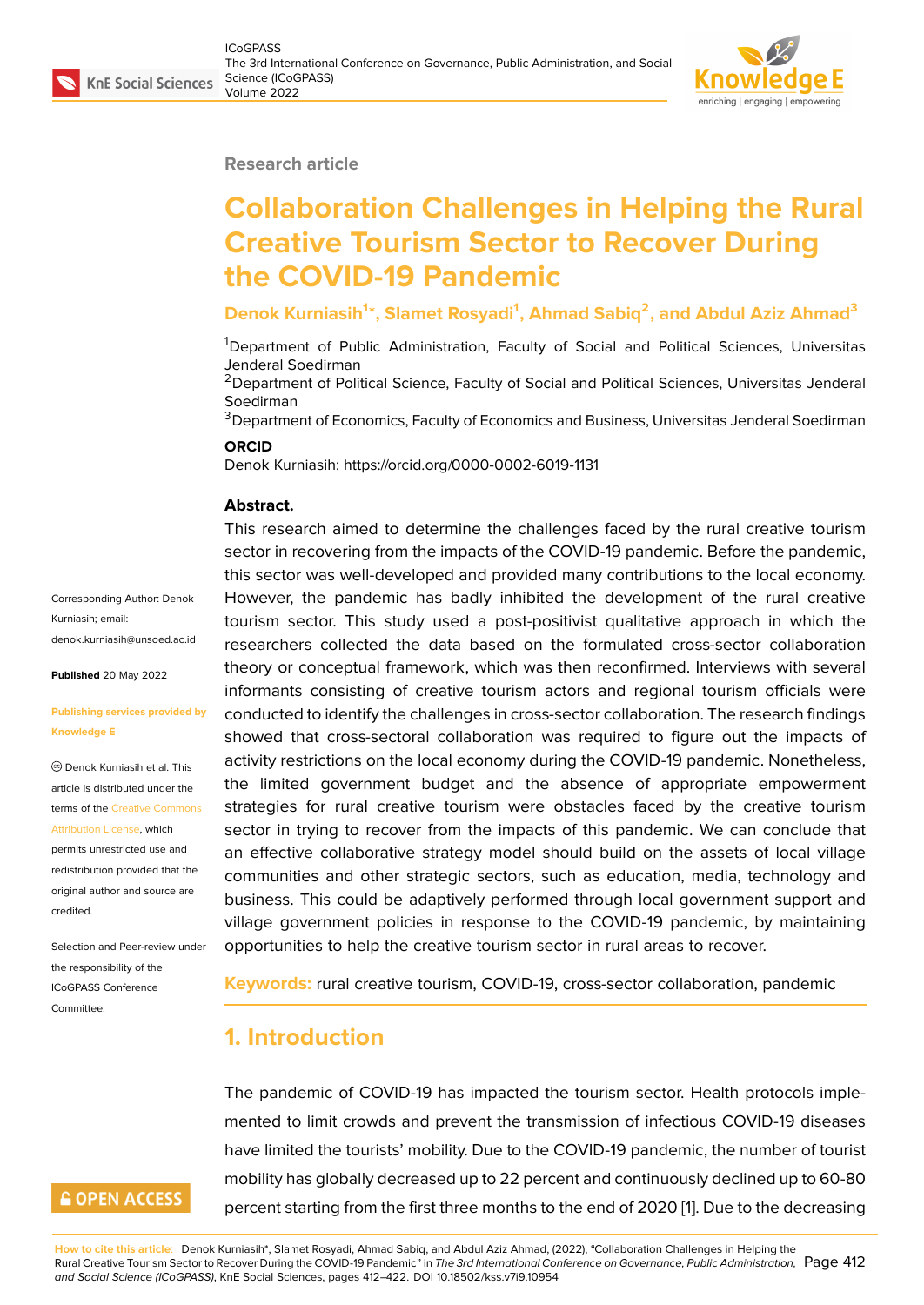visits, the tourism sector has experienced loss in revenue up to 910 billion to 1.2 trillion US dollars and earnings for 100 to 120 million workers in tourism sector [1].

The impact of COVID-19 pandemic in Indonesia can be seen from the decreasing national economic growth in tourism sector experienced by many provinces relying on tourism sector, such as Bali, Riau Islands, and West Java. Statistics [In](#page-8-0)donesia has recorded that in the second quarter of 2020, Bali has experienced a drastically decreasing economic growth rate up to 10.98 percent as well as Riau Islands up to 6.66 percent and West Java up to 5.98 percent over the years [2].

During the first 8 months, the creative tourism village destinations have been closed due to the implementation of Large-Scale Social Restrictions (known as *PSBB/Pembatasan Sosial Berskala Besar*) since [M](#page-8-1)arch 2020. Since those creative tourism activities were temporarily closed, many people who greatly depending on creative businesses, have lost their earnings for living. Although in October 2020, the government has loosenthe tourism sector and health protocol, there was a drastically decreasing number of tourists coming to the creative tourism sites.

Since it is unpredictable when the COVID-19 pandemic will end [3], various efforts should be made to empower the rural creative tourism. due to its vital role for the economy of the village. Meanwhile, tourists were given opportunities to develop their creative potentials. In this case, tourists were invited to actively participate i[n](#page-8-2) creative tourism programs and involved in the learning process in accordance with the characteristics of creative tourist destinations [4].

In the context of village development, tourist villages developed through a creative economy approach has received great attention from the policy makers. Village funds can be directed to empower cr[ea](#page-8-3)tive communities to develop their creative potentials existing in villages. The village enormous potentials both from the cultural and ecological aspects can be used as the bases for developing the creative tourism due to its great impacts on the community empowerment and welfare [5,6]. However, the development of creative tourism to empower communities from the impacts of COVID-19 pandemic requires collaboration with stakeholders. Public knowledge and confidence in developing creative tourism were still at poor [7]. During the COVID-19 pandemic, both health and safety risk required adequate knowledge on creative tourism management. Thus, stakeholders can provide supports from various sectors and play an important role in restoring the creative tourism sectors i[n t](#page-9-0)hese pandemic situations. This research aimed at figuring out various challenges to recover the rural creative tourism sectors in the middle of this pandemic through cross-sector collaboration.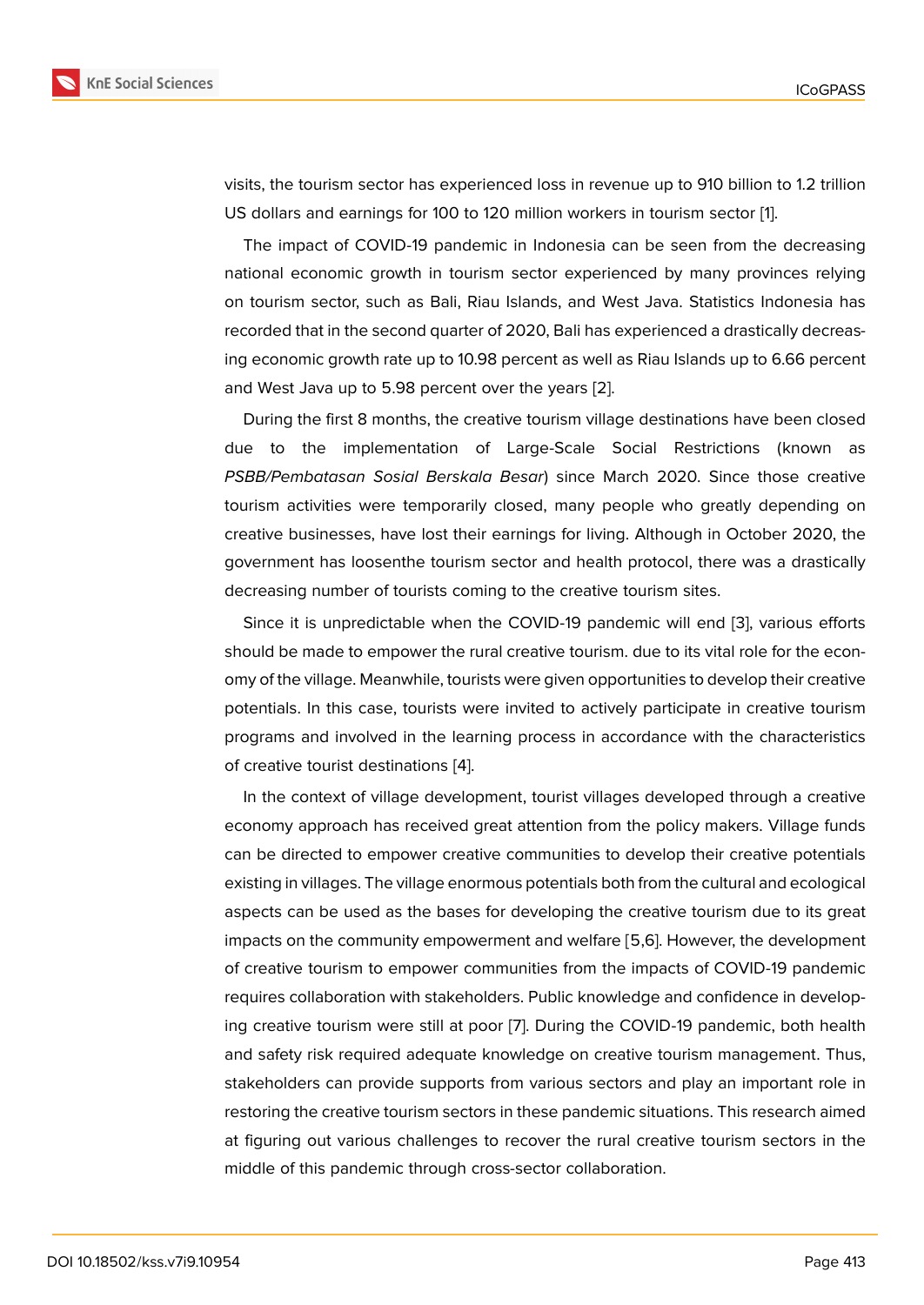Creating a strategic alliance and collaboration is not a simple matter. Collaborating with numerous sectors to promote village tourism requires various efforts, such as with the village government, business actors, and local governments. The results of some previous research show that the collaboration process failure was related to the unequal abilities and capacities belonging to all stakeholders in the transformation processes [8]. In addition, collaboration process requires trust which has previously become a problem causing the collaboration system failure. The collaboration process strongly believes that all stakeholders should act in good faith, share relevant materials, information[, a](#page-9-1)nd experiences without involving their personal agendas or those harming others. Profits or benefits should be transparently, accountably, and legitimately received [9] by all involved parties. Therefore, collaboration process should be really made by the stakeholders and shareholders receiving direct benefits from the process. Thus, the collaboration process could sustainably run and even had the mutually-formulated l[on](#page-9-2)g-term goals.

The sustainable community transformation process required new innovations in response to challenges and collaborations with the creative economy actors in various fields in the society with knowledge and various practices, including civil society [10]. The research results found that civil society involvement in innovation systems has provided various contributions for greater transformation of society to change consumer behaviors, production patterns, development of technology, infrastructure, as well as [nor](#page-9-3)ms and values.

Collaboration should open participations to any sector [11,12]. Each effort should possibly accommodate more stakeholders, or at least provide more participation opportunities to avoid the legitimacy process failure. Thus, stakeholders should be capable of making various actions [13, 14, 15].

The involvement of many cross-sectoral parties has been recognized as having a positive impact on the community changing efforts. In a public administration study, stakeholders' involvement in various public activities is marked by the presence of governance concept. Governance is a broad concept simultaneously representing the relationship quality among (private and general) people and government related to fairness honesty, responsiveness, and efficiency values [16]. With the development of governance concept, government dominance in every public activity is reduced to provide more opportunities for stakeholders to give their valuable contributions to public activities.

The involvement of many actors in public policy making, transformation, and innovation processes in organizations and society is one effort to change the unopened into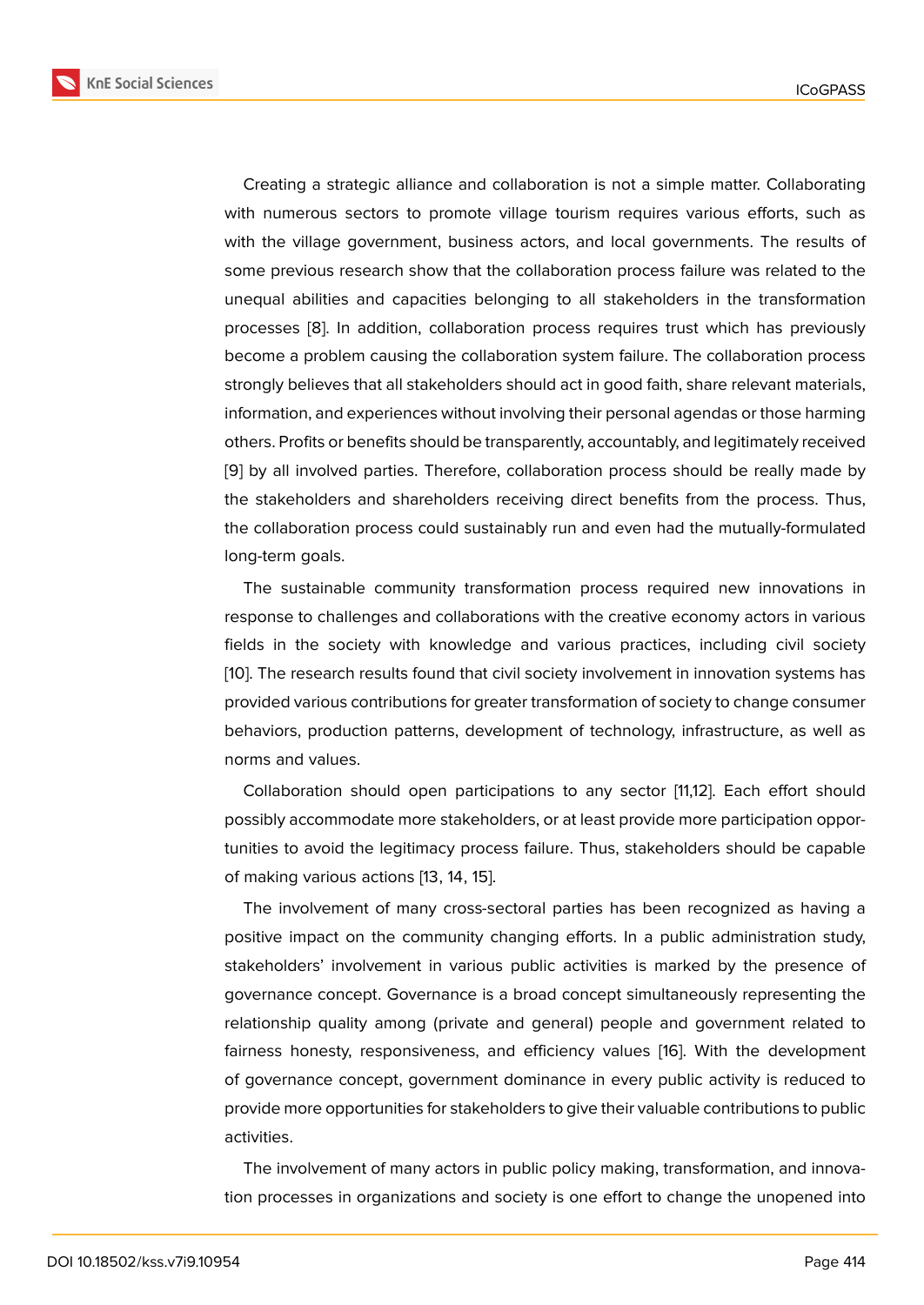more democratic processes. The term "quadruple helix" is used as a way to expand and open the policy-making and innovation system processes which were relatively closed, become more democratic [17]. The quadruple helix model is a synthesis from the previous model, known as triple helix. According to the quadruple helix model, the transformation, innovation, and policy making processes require the involvement of various parties, including academi[a o](#page-9-4)r universities, governments, industries, and civil society [17]. This model was then refined into a quintuple helix model, which explains the importance of natural environment, education system, economy, media, culturebased society, and political system in the transformation, innovation, and policy making process[es.](#page-9-4) The quintuple helix model explains that the natural environment and society aspects based on media and culture are as important as educational, economic, and political systems [18].

Along with the development of quintuple helix concept, the Penta helix concept has also developed and widely used by the researchers in the context of innovation [19] . There are 5 co[mp](#page-9-5)onents of Penta helix Model proposed by [20]: 1) academician, 2) government, 3) private sector, 4) community, and 5) non-government institution. Meanwhile, Calzada in [20] have proposed the Penta Helix Model innovation framew[ork](#page-9-6) with the following components: (1) Academician, (2) Government[, \(3](#page-10-0)) Private (4) Civil Society, and (5) Social Entrepreneur. According to [19], Penta helix model has been widely used by experts [to c](#page-10-0)onduct studies related to the innovation phenomena as well as the economic-based innovation. The research results have proven that the Penta helix Model's components were proven significant.

#### **2. Method**

The study was conducted in several villages of Banyumas Regency due to their creative tourism based on nature, culture, and technology as follows: 1) Karangsalam Village of Baturraden District offers cultural events attracting thousands of tourists as well as creative villages managed by SMEs, 2) Kalibagor Village of Kalibagor District offers historical knowledge tourism destinations, 3) Karangnangka Village of Kedung Banteng District offers historical knowledge tourism destinations, 4) Pakunden Village of Banyumas District offers culinary tours and practices of making Banyumas typical food to the tourists, 5) Dawuhan Village of Banyumas District offers culinary tours and practices of making batik to the tourists, 6) Linggasari Village of Kembaran District offers the agricultural-based tourism including the agricultural cultivation processes. The research locations were purposively selected based on the initial discussions with the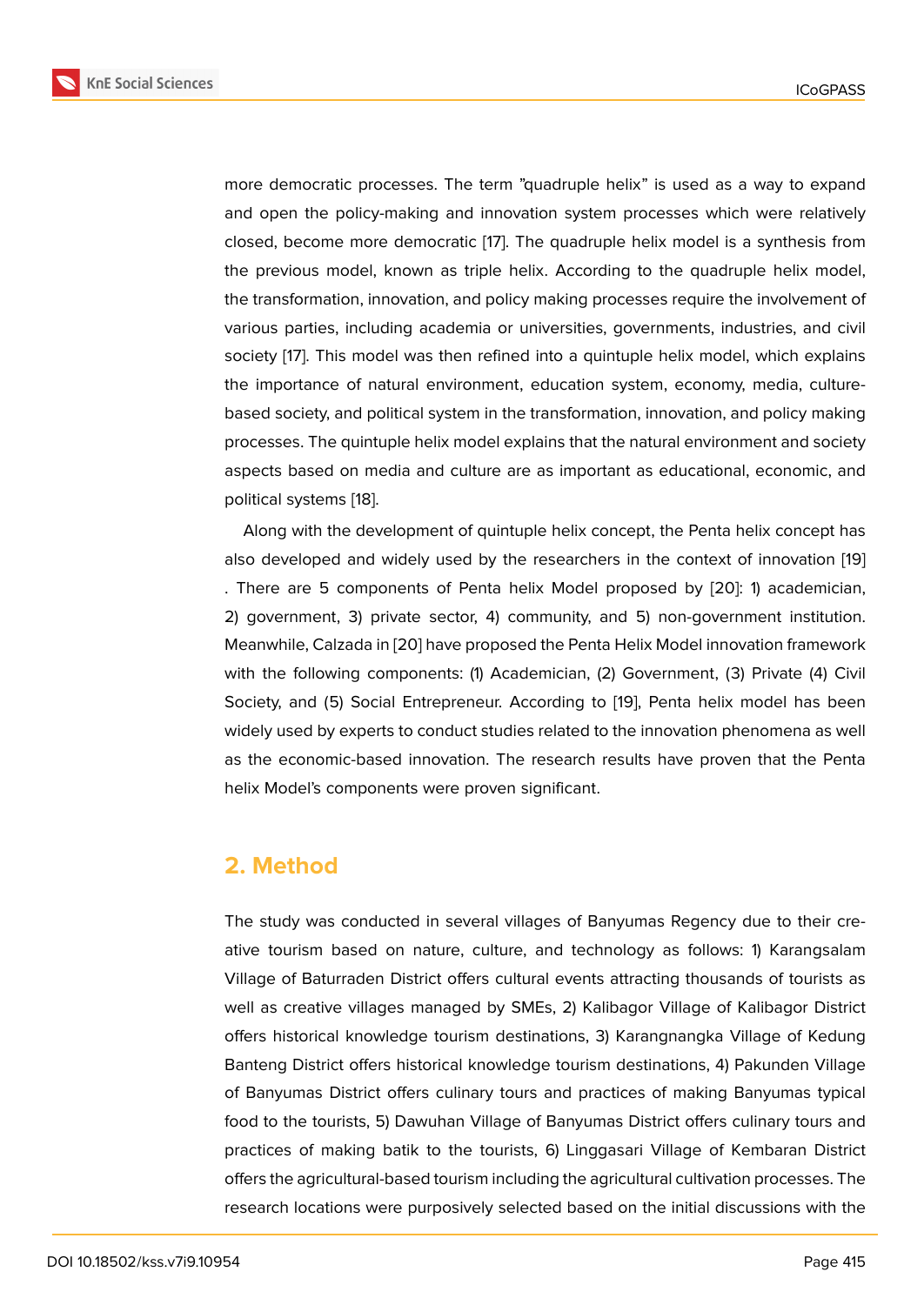creative economy actors and Banyumas Regency Tourism, Youth, and Sports Agency coordinating the creative economy's technical activities.

This study aimed at examining a cross-sectoral collaboration approach in developing the creative tourism in rural areas based on the perspective of village development decentralization policies. The informants' perceptions and opinions were deeply explored to interpret and formulate an adaptive creative tourism development policy model based on the community empowerment. Thus, a qualitative approach was employed in this research rather than the quantitative one. To complete the qualitative data, a survey on creative tourism actors was conducted.

Denzin and Lincoln [21] defined that qualitative research focuses more on the actual social construction aspects. Qualitative research was conducted to uncover the meanings and experiences related to socio-cultures of the non-numeric phenomena as subjects in this study. [A c](#page-10-1)ase study was then implemented to deeper investigate the creative economy actors' perspectives on the required public policy model. Case study, as one qualitative research type, explored a certain complex and unique model of various actors' perspectives [22].

The study used interviews in depth and employed Focus Group Discussion (known as FGD) involving the creative economy actors and government officials. The purposively selected informants represe[nte](#page-10-2)d the creative economy sectors on fashion, culinary, activists of creative economy communities, and regional bureaucracy including the apparatus of regional development planning, industries, and trades, labors as well as cooperatives and SMEs. After interviewing the informants, the creative economy actors, and local governments were invited to validate the interview results to examine the cross-sectoral collaboration approach to develop the creative tourism based on the village community empowerment in Banyumas Regency.

The research data were then analyzed using an interactive analysis method [23] based on the following three stages: (1) Data condensation, including summarizing, selecting the main aspects, emphasizing on the important elements, finding patterns and themes from the numerous numbers of data obtained in the field. This process [was](#page-10-3) continuously made until the research results were obtained; (2) Data display, including presenting data limited as one set of the structured information possibly results in conclusion drawing and the undertaken actions. Based on the presented data, the researchers have understood what actually happened and should be completed. The presented data were possibly in the form of graphs, charts, networks, and matrices; (3) conclusion drawing or verification, including conclusion drawing or also known as verification. In this stage, the researchers started looking for the meanings, and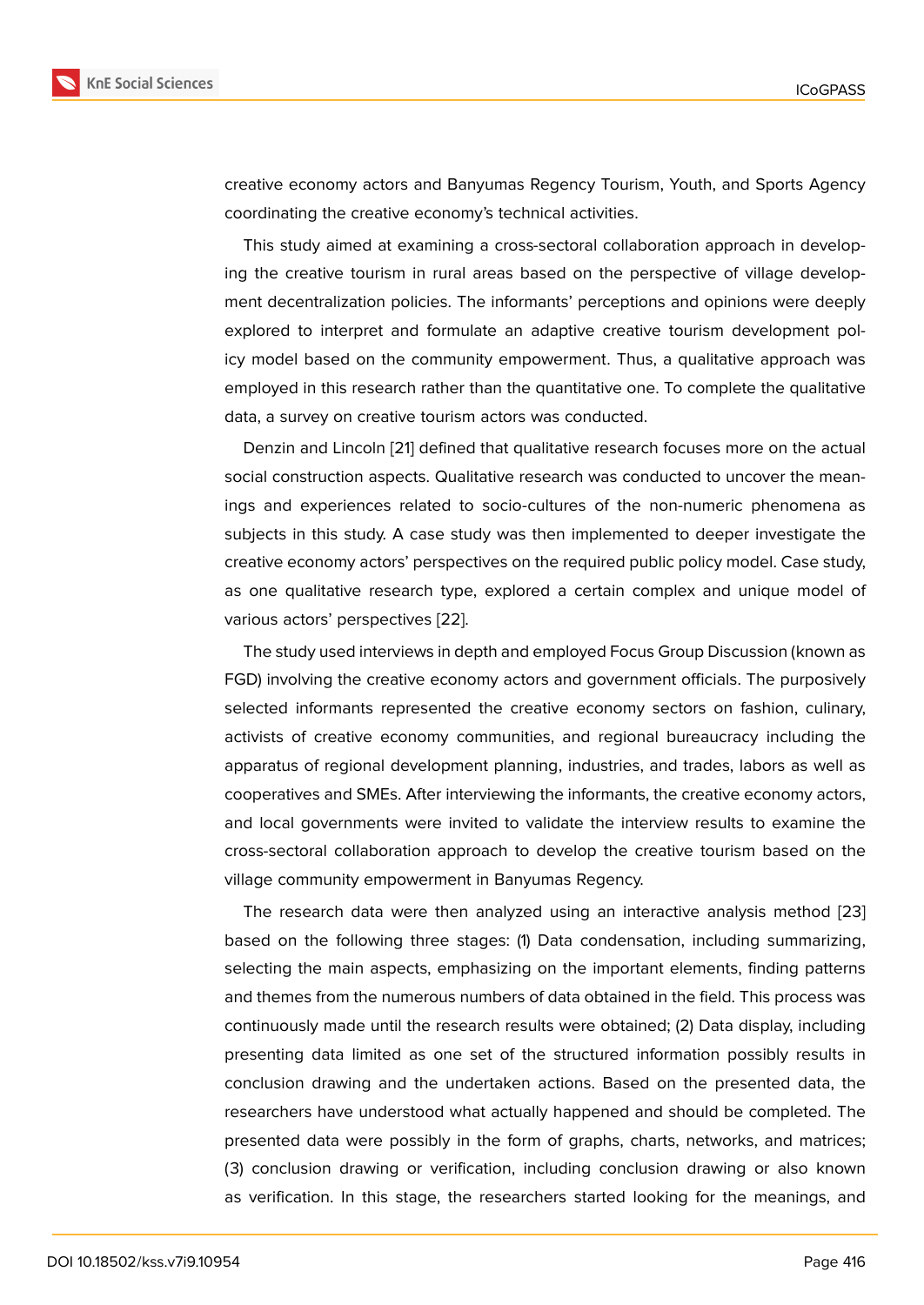recording regularities, possible configurations, causal pathways, propositions, patterns, and explanations. Meanwhile, a descriptive statistical analysis was intended to obtain the opinion trends among creative tourism actors related to their efforts in restoring the creative tourism during the pandemic.

The study only collected the directly involved informants in the creative tourism activities of to gain more valid and reliable data. Data triangulation was then used to validate the data. Various data collected from various methods using interviews, observations, and documentation were then compared to reduce the research bias [24].

### **[3.](#page-10-4) Results and Discussion**

In the context of rural tourism development, the important components are e communities and the rural areas'

natural aspects. Villages are traditional communities with cultural strengths as a part of the transformationprocesses. Therefore, the collaboration process is built to develop the village tourism by prioritizing the community aspects including the rural natural conditions. In addition, the role of academicians or universities is also greatly required in economic sector and dealing with government political system. Thus, the Quintuple Model linking to the natural environmental factors becomes more relevant in the context of village tourism development.

Four stakeholder groups in industry, government and civil society, academia, and the environment's physical sense or problems generally represented the Quintuple Helix model [10]. Although first there are four helices producing the knowledge and natural environment aspects, the process of producing knowledge should be also well considered. This Quintuple helix Model is sustainably utilized in the rural tourism development context [du](#page-9-3)e to the current transformation era (digital pandemic era). This proposed model increased the civil society's involvement related to the systems of innovation required for greater transformation of society to change the tourism consumer behaviors and patterns of production, development of technology and infrastructure, as well as norms and values.

In these COVID-19 pandemic situations, creative tourism activities were greatly limited in order not to cause more COVID-19 transmission clusters. However, the impacts of physical and social distancing policies have paralyzed the creative tourism. People highly relying on tourism visits were forced to reduce the activities at tourism sites and even temporarily stop their activities.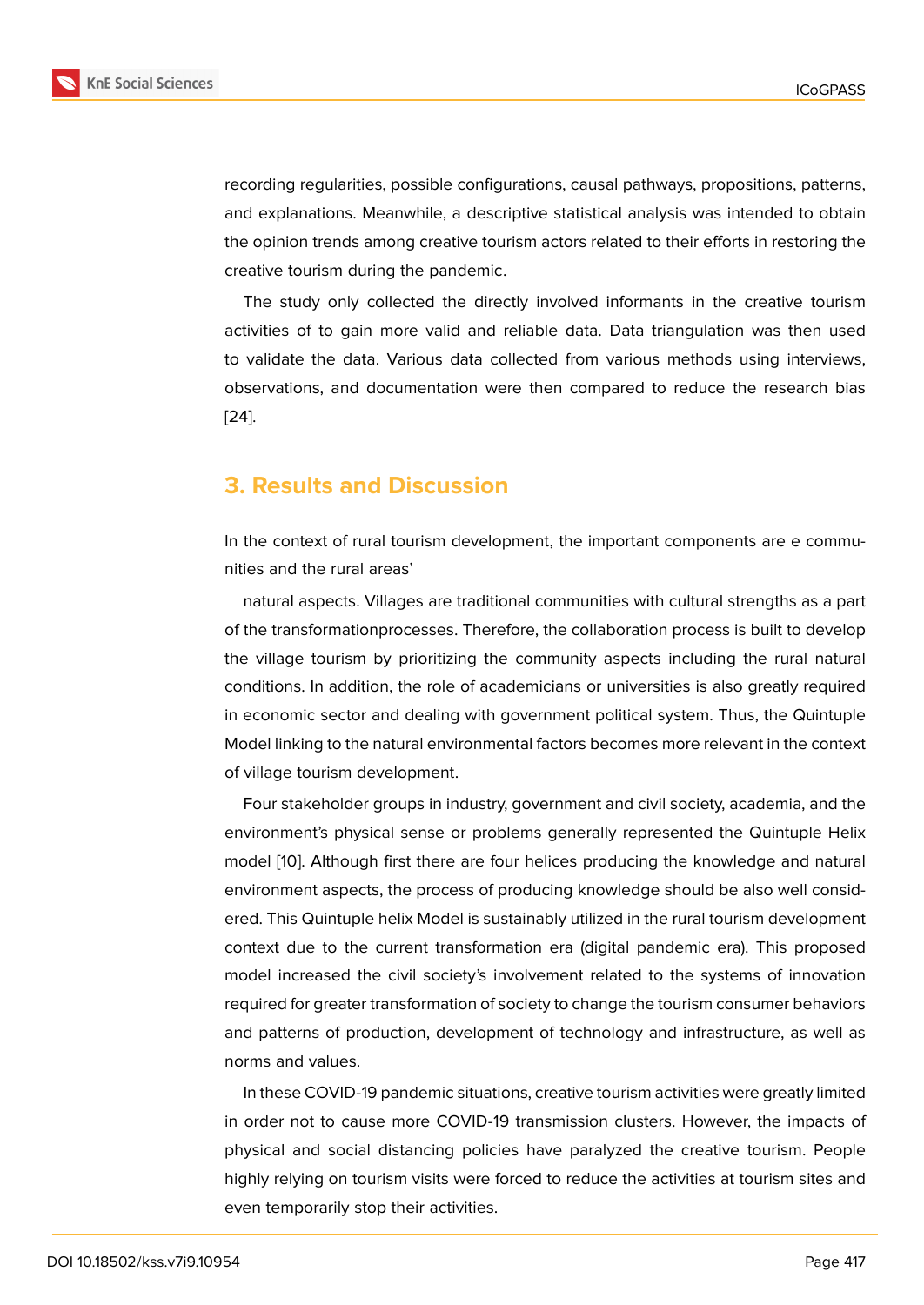



**Figure** 1: Cross-sector collaboration to recover rural creative tourism in the middle of COVID-19 pandemic.

The interview results obtained from various informants revealed that cross-sectoral collaboration was greatly needed to figure out the impacts of activity restrictions on local economy during the COVID-19 pandemic. The cross-sector collaboration involved 4 main actors, consisting of government, academician, creative community, and private sector. These four actors had a vital role to recover the creative tourism during the pandemic.

Both district and village governments have the authorities and budget resources possibly used to assist the creative tourism actors experiencing bankruptcy due to the implementation of Large-Scale Social Restrictions. Various regional and village development programs were allocated to provide social assistance to the creative tourism actors. Besides, the government has also disseminated health protocols and CHSE to the creative tourism actors to make preparations for the new normal situations in tourism areas.

Academicians can play an important role to provide assistance to the creative tourism actors in the form of knowledge and capacity to increase the creative tourism actors' technical capabilities to adapt with the new normal situations by providing trainings to improve the quality of creative tourism products and services for their preparations for the next tourism visits when the tourism sites are reopened.

Creative communities had social network power to obtain information and experience exchanges for the creative tourism actors. In addition, creative community has the role to restore the creative tourism through technical assistances. Due to the provided moral supports the creative tourism actors can build their confidence to adjust with the new normal situations.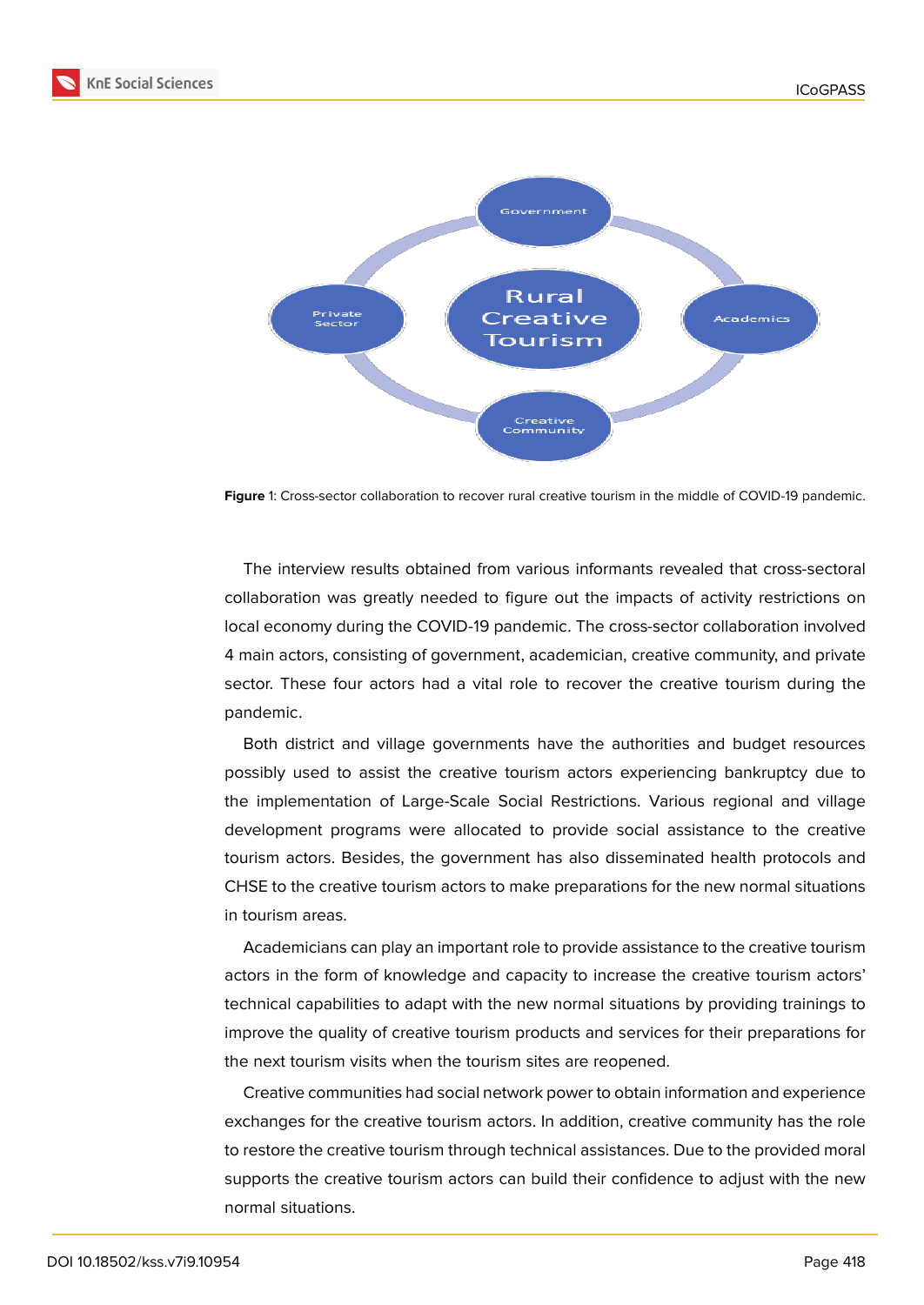**KnE Social Sciences** 



The private sectors during the pandemic were expected providing CSR budget supports to the creative tourism actors. CSR funds were not only used to reduce the economic problems experienced by the creative tourism actors but also to assist the production of creative products. Based on the information given by the research informants, one unfortunate situation was that on holidays, much spending was made by the private sectors or CSR to buy the creative tourism products, especially culinary and fashion. In fact, if the private sectors andgovernments spent their budgets for buying creative tourism products, a major impact might happen to reduce the economic problems due to the COVID-19 pandemic.

The other problems were related to the limited government budgets and absence of appropriate empowerment strategies for the rural creative tourism. These problems have become the obstacles to recover the creative tourism during the COVID-19 pandemic. Thus, it can be explained that in general, cross-sectoral collaboration has involved Penta helix actors, such as academicians (*Amikom*), local governments (SME and labor offices as well as industrial and trading offices), communities (Banyumas Small Entrepreneur Association/*Aspikmas*). However, the involvement of businesses and media to assist the recovery of creative tourism has not been maximized. This was because the business sectors have not been able to gain benefits from the collaboration process, because in establishing the collaboration processes, all parties should obtain the same benefits.

The government dominance in the collaboration processes was still very high. Consequently, cross-sectoral collaboration relied heavily on local government budgets. During the pandemic, the policy of budget refocusing caused the assistance activities not optimally implemented. This certainly impacted the collaborative development efforts in improving the tourism sectors. The Large-Scale Social Restriction policies during the pandemic were considered by the creative tourism actors incompatible with the public aspirations. The objectives of Large-Scale Social Restrictions were considered by the creative tourism actors illogical and not based on scientific research. The evidencebased policies could not be considered as an approach to formulate the creative tourism recovery policies during the pandemic.

#### **4. Conclusion**

This research has concluded that an effective collaborative strategy model is required by involving the village communities' local potentials and other strategic sectors. They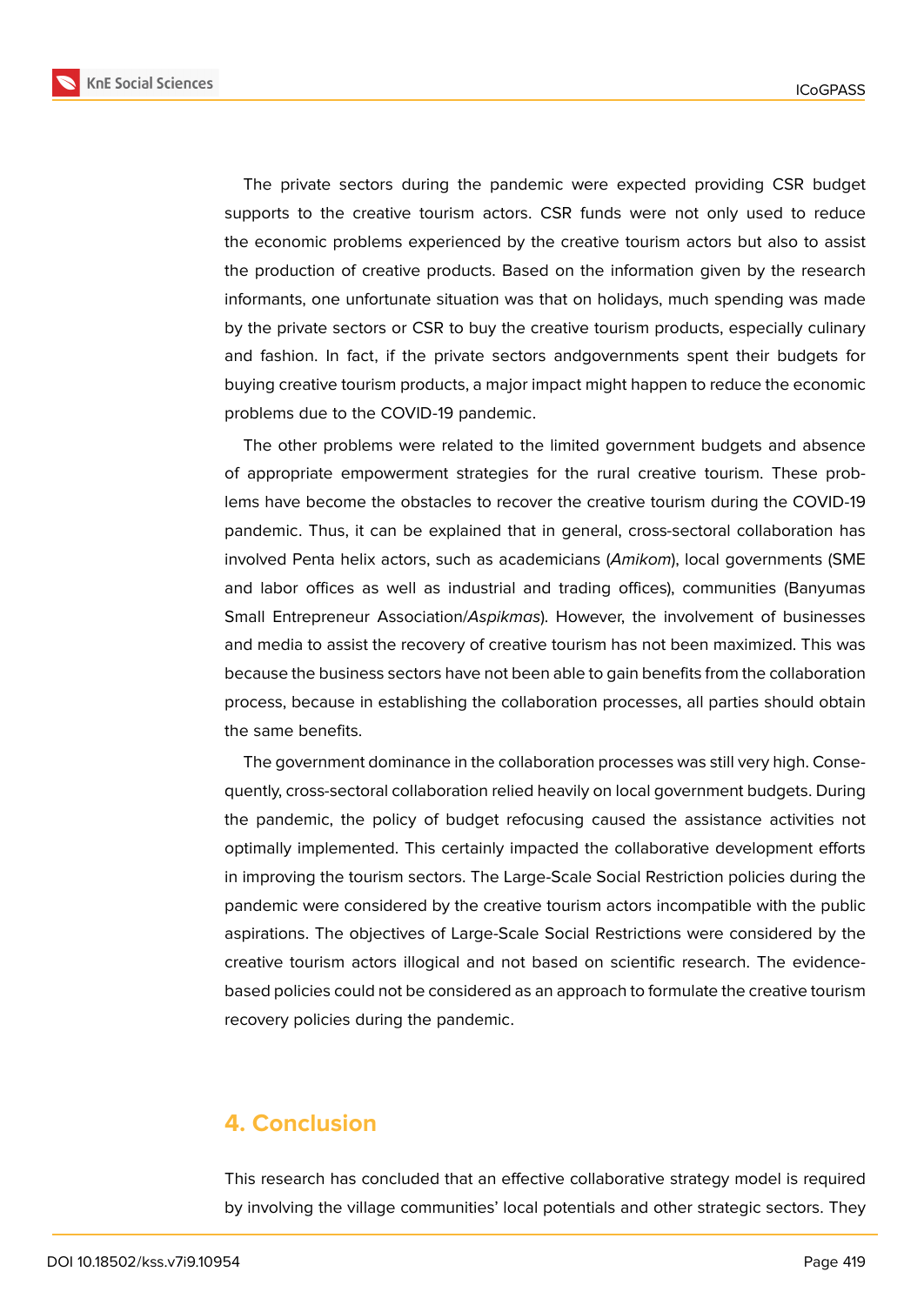

consist of education, media, technology, and business sectors which should be supported by the local government with its adaptive policies to the COVID-19 pandemic situations in maintaining opportunities to recover the creative tourism in rural areas. This cross-sector collaboration will connect the tourism communities and creative tourism industry, so that all parties will contribute to recover the creative tourism in rural areas.

## **Conflict of Interest**

There is no conflict of interest.

## **Acknowledgment**

This research has been possible with the 2021 financial support by Universitas Jenderal Soedirman under applied research scheme (contract number: T/536/UN23.18/PT.01.03/2021).

### **References**

- <span id="page-8-0"></span>[1] UNWTO. International tourism growth continues to outpace the global economy. UNWTO; 20 January 2020. Available from: https://www.unwto.org/internationaltourismgrowth-continues-to-outpace-the-economy
- <span id="page-8-1"></span>[2] Fauzan R. Pandemi berdampak cukup besar bagi sektor pariwisata. Bisnis; 7 August 2020. Available from: https://ekonomi.bisnis.com/read/20200807/12/1276123/pandemi-berdampak-cukupbesar-bagi-sektor-pariwisata
- <span id="page-8-2"></span>[3] Wikanto A. Pandemi Covid-19 gelombang ketiga mengancam Indonesia, diprediksi terjadi Desember. Kontan; 20 September 2021. Available from: https://nasional.kontan.co.id/news/pandemi-covid-19-gelombang-ketigamengancam-indonesia-diprediksi-terjadi-desember
- <span id="page-8-3"></span>[4] Andriani Y. Pengembangan pariwisata kreatif di Indonesia. USA: Scribd Company, 19 February 2014. Available from: https://www.slideshare.net/sayayani/pengembanganpariwisata-kreatif-di-indonesia
- [5] Leonandri D, Rosmadi MLN. Sinergitas desa wisata dan industri kreatif dalam meningkatkan perekonomian masyarakat. Ikraith Ekonomika. 2018;1(2):13-18.
- [6] Sumar'in S, Andiono A, Yuliansyah Y. Pengembangan ekonomi kreatif berbasis wisata budaya: Studi kasus pada pengrajin tenun di Kabupaten Sambas. Jurnal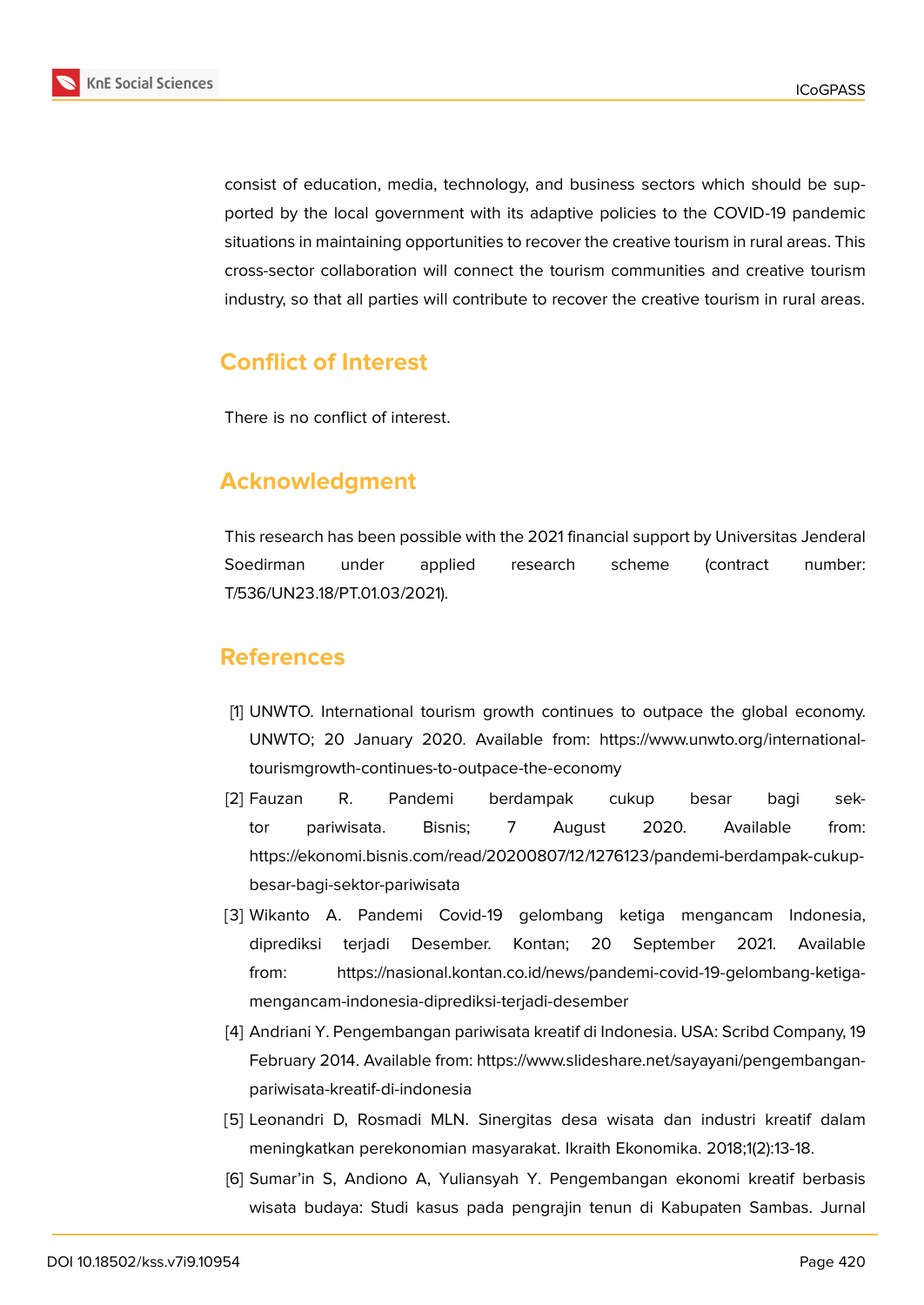Ekonomi Bisnis dan Kewirausahaan. 2017;6(1):1-17.

- <span id="page-9-0"></span>[7] Hidayat A, Rahmanita M, Hermantoro H. Community empowerment in plempoh cultural tourism village. Tourism Research Journal. 2017;1(1):98-116.
- <span id="page-9-1"></span>[8] Porter JJ, Birdi K. 22 reasons why collaborations fail: Lessons from water innovation research, environmental science and policy. 2016;89:100-108.
- <span id="page-9-2"></span>[9] Margerum R, Robinson C. The challenges of collaboration in environmental governance: Barriers and responses. UK: Edward Elgar Publishing Ltd; 2016.
- <span id="page-9-3"></span>[10] Grundel I, Dahlström M. A quadruple and quintuple helix approach to regional innovation systems in the transformation to a forestry-based bioeconomy. Journal of the Knowledge Economy. 2016;7:963–983.
- [11] Bremer J, Bhuiyan SH. Community-led infrastructure development in informal areas in urban Egypt: A case study. Habitat International. 2014;44:258-267.
- [12] Madzingamiri D, Schouten MAC, Blokland M. Water, sanitation and hygiene partners collaborating to combat severe cholera outbreaks during the state of emergency in Zimbabwe. Water Policy. 2015;17(2):370-388.
- [13] Dobbie MF, Brown R, Farrelly MA. Risk governance in the water sensitive city: Practitioner perspectives on ownership, management and trust. Environmental Science & Policy. 2016;55(1):218-227.
- [14] Howarth C, Monasterolo A. Understanding barriers to decision making in the UK energy-food-water nexus: The added value of interdisciplinary approaches. Environmental Science & Policy. 2016;61:53-60.
- [15] Alegre H, Coelho ST, Feliciano JF, Matos R. Boosting innovation in the water sector – The role and lessons learned from collaborative projects. Water Sci Technology. 2015;72(9):1516–1523.
- [16] Ferranti D, Jacinto J, Ody AJ, Ramshaw G. How to improve governance a new framework for analysis and action. Washington, DC: The Bookings Institution; 2009.
- <span id="page-9-4"></span>[17] Campbell DFJ, Carayannis EG, Rehman SS. Quadruple helix structures of quality of democracy in innovation systems: The USA, OECD countries, and EU member countries in global comparison. Journal of the Knowledge Economy. 2015;6(3):467– 493.
- <span id="page-9-5"></span>[18] Carayannis EG, Barth TD, Campbell DF. The quintuple helix innovation model: Global warming as a challenge and driver for innovation. Journal of Innovation and Entrepreneurship. 2012;1(1):1-1-12.
- <span id="page-9-6"></span>[19] Sudiana K, Sule T, Soemaryani I, Yunizar Y. The development and validation of the penta helix construct. Business: Theory and Practice. 2020;21(1):136–145.